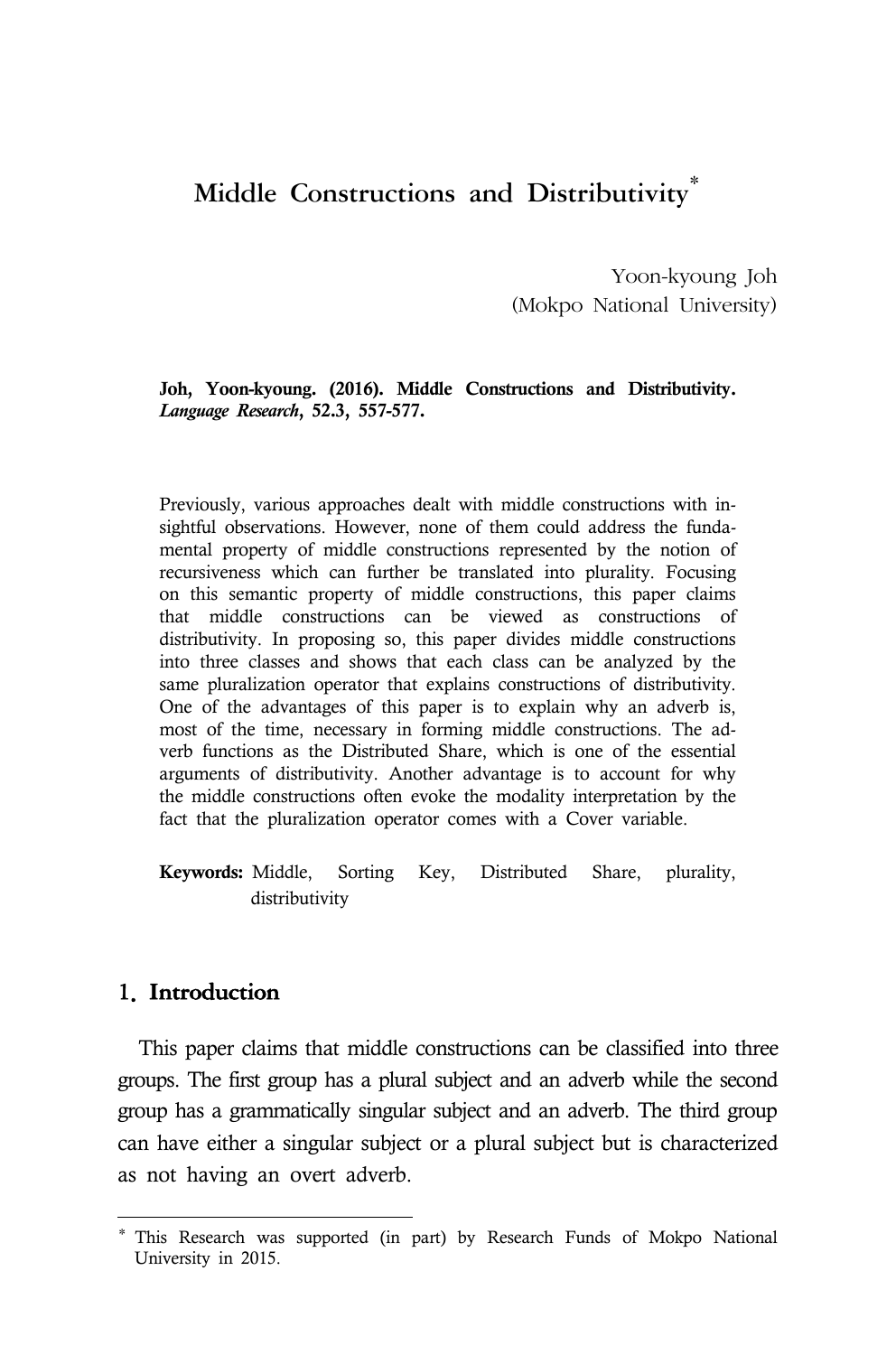- (1) a. Little children amuse easily.
	- b. This metal anneals easily.
	- c. This pen scratches.

In making a new classification on middle constructions, I claim that we can apply the analysis of distributivity to the three classes of middle constructions in a unified way. The first group is the default case of middle constructions since it has three essential components of distributivity. The second group lacks a plural subject but I argue that we can get a token plural reading out of the singular subject. For the third group, it seems that there is nothing to be distributed over. Yet, I argue that we can provide a covert adverb *really*, which expresses the unexpectedness meaning of middle constructions.

This paper is organized as follows. First, section 2 examines a previous study on middle constructions which argues for the recursiveness condition. Section 3 makes a new proposal on middle constructions. In doing so, section 3 is divided into three sub-sections. The first sub-section discusses the general theory of distributivity. The second sub-section claims that we need to classify middle constructions into three groups. The last sub-section provides a compositional analysis for each group of the middle constructions. Finally, section 4 concludes this paper.

# 2. Recursiveness

Previously, numerous studies examined middle constructions. Many syntactic approaches such as Keyser and Roeper (1984, 1992), Roberts (1987), and Carrier and Randall (1992) proposed various constraints on middle constructions. Also a number of studies such as Fagan's works (1988, 1992) and Tenny's works (1987, 1992, 1994) looked into the connection of the grammaticality of middle constructions with the aspectual properties of the verbs. Yet, Y-M Sohn (2002, 2003) pointed out that these studies encounter not a few counter-examples. Also, there have been many attempts that viewed middle constructions as causative constructions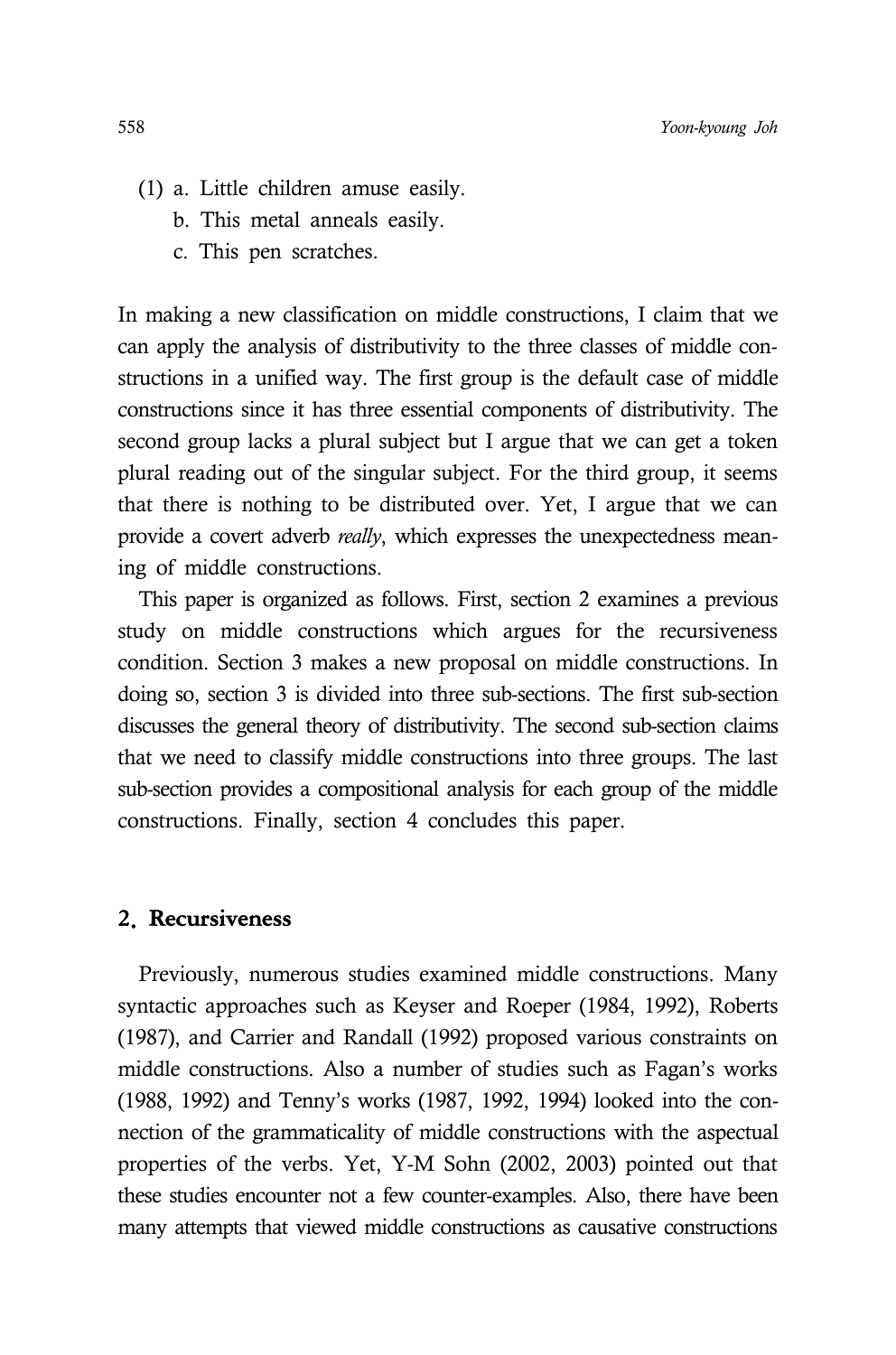such as Chung (1995a, 1995b, 1996, 2001) but it seems that there is little ground for believing that there is enough force that can be a causer in middle constructions.

Even though most of them made insightful observations and provided explanations on middle constructions despite some problems, discussing all of them in this paper would be impossible due to space restrictions. Thus, in this section, I would like to introduce one previous study, M-O Lee (2001), which is the most relevant to the main proposal of this paper.

M-O Lee (2001) argues for a recursiveness condition for middle constructions. According to this condition, middle sentences require 'the repetition of a regular action between the subject and the predicate.' For example, the (b) sentences in (2) and (3) are not acceptable while the (b) sentence in (4) is felicitous. According to M-O Lee (2001), the different judgments on grammaticality can be explained by whether or not the event involved can take place repeatedly or not.

- (2) a. One can see Eiffel tower easily from my window. b.\*Eiffel tower sees easily from my window.
- (3) a. One can construct the sixty-three Building easily. b. \*The sixty-three Building constructs easily.
- (4) a. One can assemble this Lego easily. b. This Lego set assembles easily.

M-O Lee (2001) does not provide the recursiveness condition as the only condition for middles but she claims that this serves as one of the conditions that licenses middle constructions. As supporting evidence for the recursiveness condition for middles, M-O Lee (2001) provides examples below where middles are natural with the phrase *every time*.

- (5) a. That car drives easily.
	- b. That car drives easily every time we try.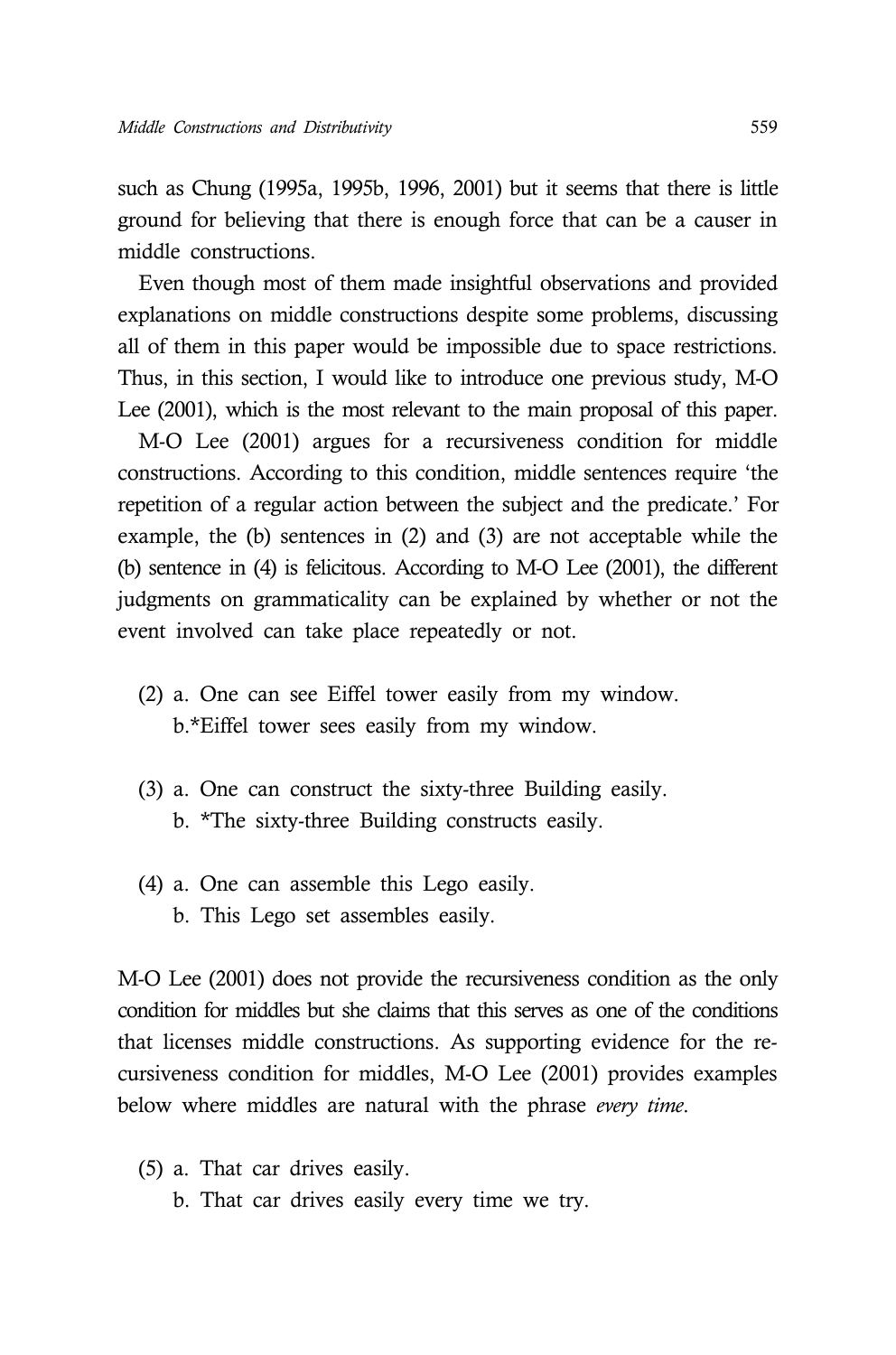- (6) a. I find that Easter eggs sell well b. I find that Easter eggs sell well every time anyone tries.
- (7) a. That knife cuts well. b. That knife cuts well every time anyone tries.
- (8) a. My new steel-tipped boots kick well b. My new steel-tipped boots kick well every time I try.

M-O Lee (2001) considers two types of subjects that allow recursiveness. For the sentences in (9), the recursive reading comes from the generic subjects. Yet, for the sentences in (10), the subjects do not have a generic reading but M-O Lee (2001) claims that the sentences have a recursive event of photographing and cutting, respectively.

- (9) a. Bureaucrats bribe easily. b. Eggs mix well with cream.
- (10) a. Mary photographs well. b. This knife cuts well.

M-O Lee (2001) further argues that the recursiveness condition can explain why creation verbs cannot occur in middle constructions as shown in (11). The reason is simple: the creation verbs cannot imply recursiveness.

- (11) a. \*A new job creates easily.
	- b. \*A good car won't produce easily.
	- c. \*The Golden Gate Bridge builds easily.

M-O Lee (2001) has an explanation on a possibly problematic example in (12). In the middle construction in (12), it is not easy to get the recursiveness sense at first glance. However, she claims that this sentence necessarily involves with 'numerous books with the same title, the same cover, and so on.' To phrase her claim differently, we can infer that the sentence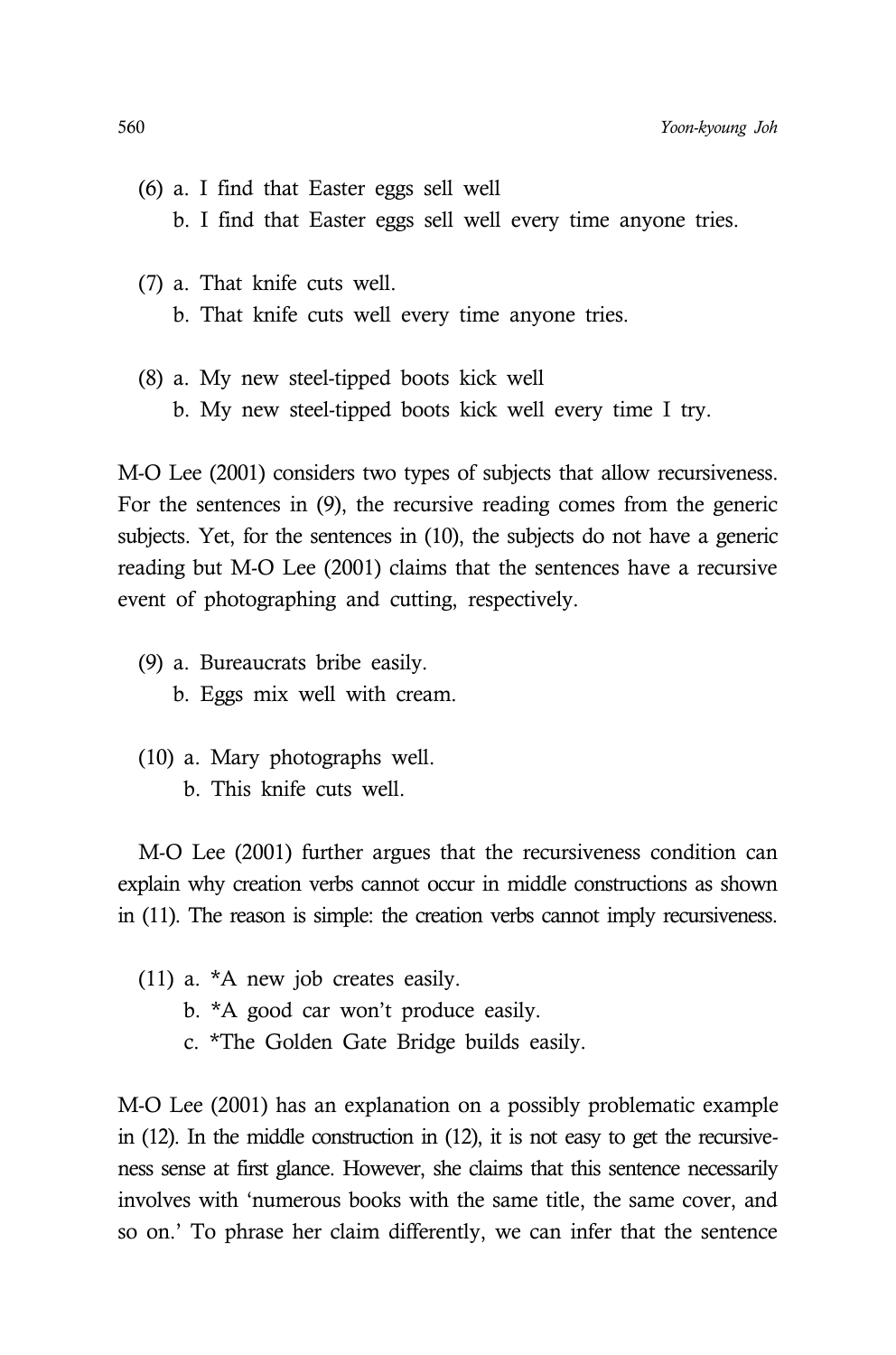in (12) necessarily involves each token of the book and hence encodes plurality.

(12) This book sells well.

M-O Lee (2001) also notes that the reason why middle constructions are usually used with the present tense is because of the recursiveness condition. The present tense expresses the time span where repetitive actions can occur. Yet, she further mentions that, when the repetition is not implied in spite of the present tense, the middle sentences cannot be formed as shown in (13).

- (13) a. Jane does her homework now. (\*Her homework does for Jane.)
	- b. I try veal for the first time in my life. (\*Veal tries for the first time in my life for me.)

She further notes that the middle construction is possible with tenses other than the present tense as long as the recursiveness condition is satisfied.

- (14) a. One could extend the tripod easily. b. The tripod used to extend easily. (Fellbaum, 1986)
- (15) a. People could wash out red wine spots easily in the past. b. Red wine spots used to wash out easily. (Fellbaum, 1986)
- (16) a. Your oven will clean in minutes!
	- b. This apple sauce will digest rapidly.
	- c. Unwise bureaucrats will bribe easily for anyone. (Stroik, 1999)

In this section, I have discussed various aspects of the recursiveness condition on middle constructions that M-O Lee (2001) proposed. The recursiveness condition can be understood as plurality involved with middle constructions since the necessity of repetition means there must be plural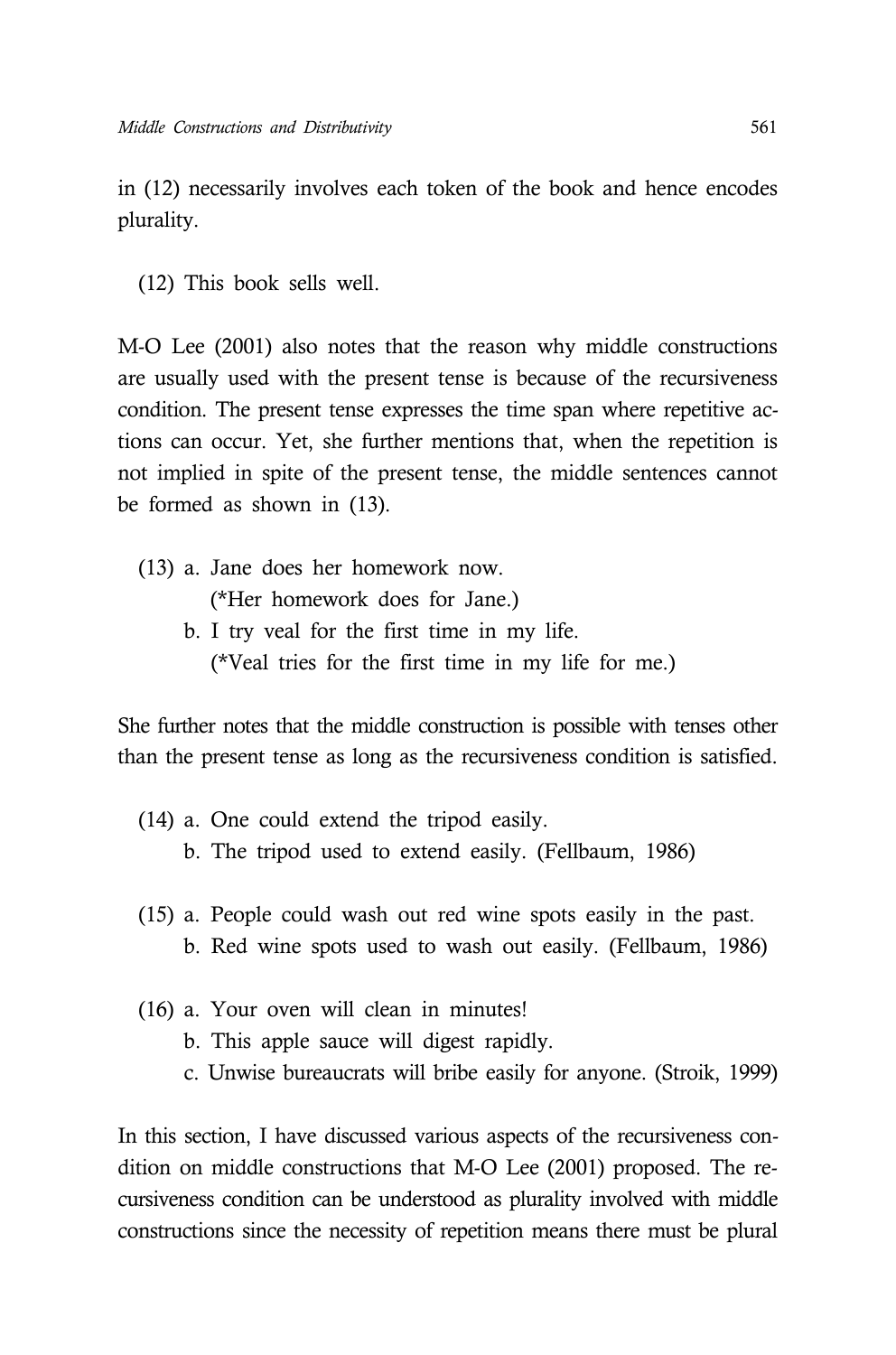entities or events involved in middle constructions. This plurality sense perceived with respect to middle constructions naturally leads us to analyze them as constructions of distributivity since, as Landman (2000) claims, distributivity is reduced to plurality.

# 3. Proposal

This section has three sub-parts. In the first sub-section, I will introduce a theory of distributivity that explains when we perceive distributivity. The second sub-section will classify middle constructions into three groups to analyze them under the theory of distributivity. The last sub-section will propose a compositional analysis of middle constructions as constructions of distributivity.

### 3.1. Distributivity

Capturing the essence of distributivity as a relation between a semantically plural argument and an indefinite argument within a clause boundary, J-W Choe (1987) analyzes the distributive interpretation of the following data in a unified way. Set 1 has overt distributivity markers such as *each* in English and *ssik* in Korean while Set 2 has a dependent plural which also functions as a distributivity particle. Furthermore, J-W Choe (1987) claims that such data in Set 3 with no overt particles that evoke distributivity can generate distributivity in the same way as the data in Set 1 and Set 2.

(17) Set 1

- a. Each child made a hat.
- b. The children made a hat each.
- c. They made a hat each.
- d. Ai-tul-i phwungsen-hana-ssik-ul sa-ess-ta. [Korean] Child-PL-Nom balloon-one-Acc buy-Pst-Dec 'The children bought a balloon each.'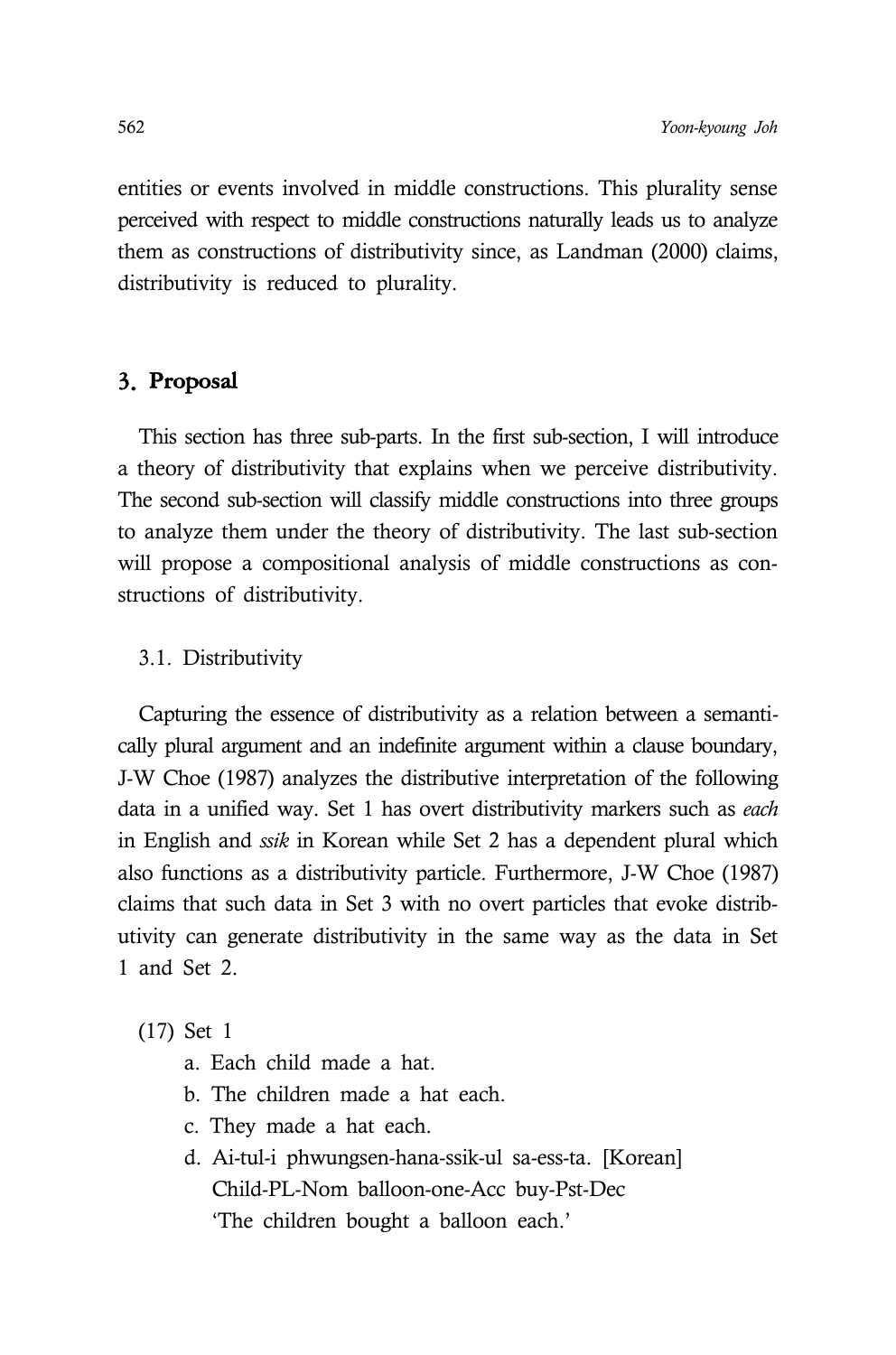- e. Vier Männer hoben je drei Tische. [German] Four men lifted three tables. 'Four men lifted three tables each.'
- f. Ja dal mal'čikam po jabloku. [Polish and Russian] I gave boys (masc dat pl) apple (neut dat sg) 'I gave the boys an apple each.'
- (18) Set 2
	- a. Unicycles have wheels.
	- b. Automobiles have headlights
- (19) Set 3
	- a. Every child made a hat.
	- b. The children made a hat.
	- c. They made a hat.

The generalization that we can make regarding the sentences above can be summarized as follows. First, a semantically plural distributive antecedent must be present. Second, all the sentences above have an indefinite argument distributed over each distributive antecedent. Third, the semantically plural distributive antecedent must be in the same sentence with the indefinite argument in a certain relation.

In observing the generalization concerning the seemingly unrelated sentences in the above, J-W Choe (1987) puts forth a new theory of distributivity. According to this theory, distributivity is derived merely if certain conditions are met. The two conditions concerns two co-arguments. The semantically plural distributive antecedent is called a Sorting Key while the indefinite argument is termed a Distributed Share. The conditions on them are illustrated as follows:

(20) Sorting Key (Srtky) is semantically plural. English determiner 'each,' Korean 'kak-' and '-mata'…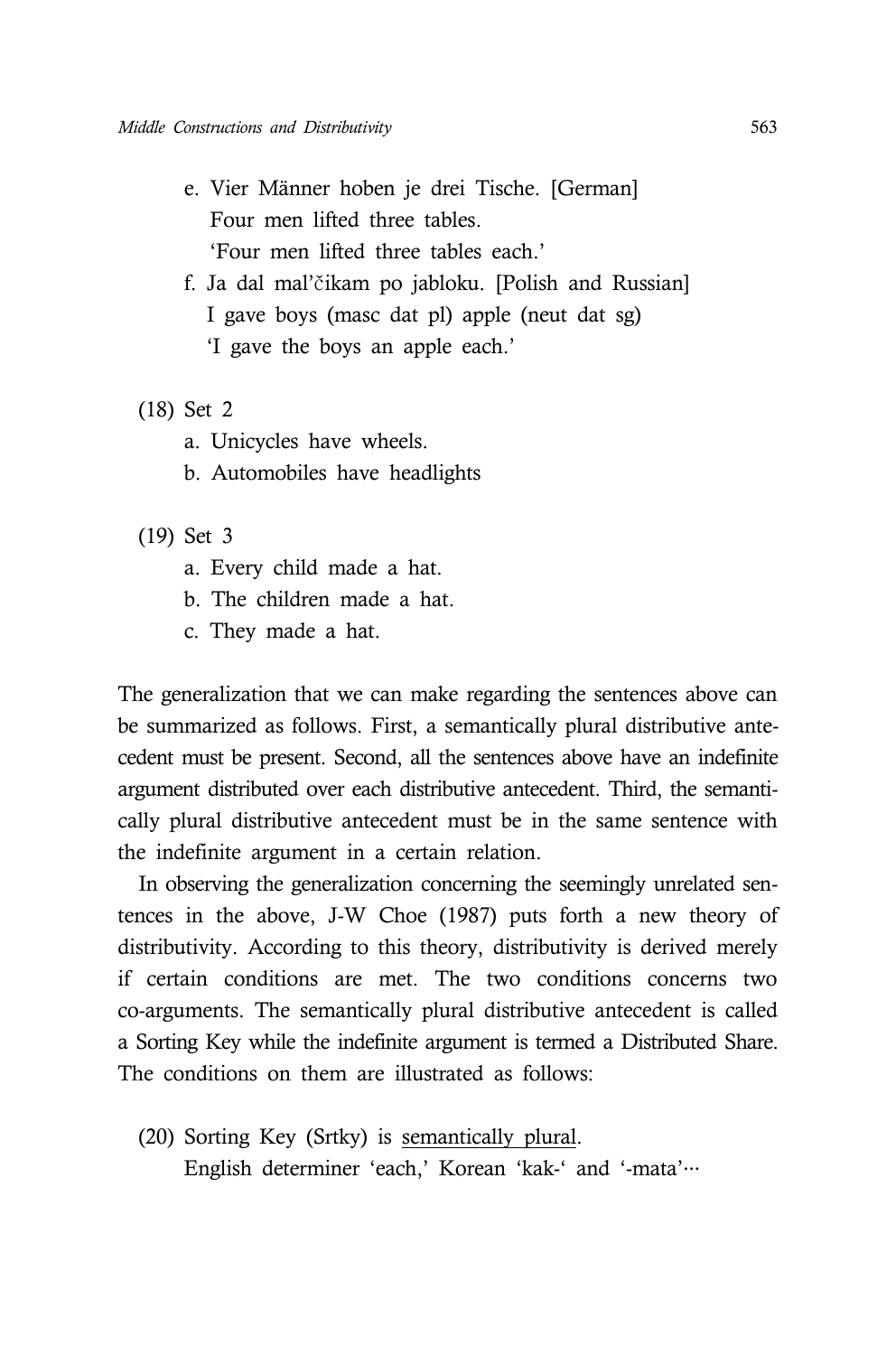(21) Distributed Share (Dstrshr) is indefinite. Korean 'ssik' German 'je' Polish and Russian 'po' and post nominal 'each'…

The occurrence of distributivity can be explained on the systematic and predictable bases. The reading of distributivity is absent in the examples in (22) since the condition on Sorting Key is not satisfied. That is, there is no semantically plural argument. On the other hand, the reason why the distributive reading is absent in (23) lies in the fact that the sentences lack an indefinite argument, disobeying the condition on the Distributed Share.

- (22) a. Somebody made a red hat.
	- b. Mia chose a blue tie.
	- c. A gentleman was following a fugitive.
- (23) a. Everybody is afraid of Medusa.
	- b. They elected Bill for the post.

The sentences above are grammatical even though they do not satisfy the conditions of distributivity since there is no overt marking of distributivity. However, the situation is different when an overt distributivity marker is present. When a distributive particle such as *each* occurs in a sentence and either of the conditions for distributivity is not satisfied, the sentence becomes ungrammatical as below.

- (24) a. \*Fido is afraid of a person each.
	- b. \*Somebody is afraid of a person each.
	- c. \*Two interpreters each were assigned to the visitor.

J-W Choe (1987) defines his theory of distributivity as in (25a) and explains it as in (25b). According to him, when distributivity is evoked under circumstances that satisfy the conditions of distributivity, the ∀∃-structure arises and the atomic parts of the semantically plural distributive ante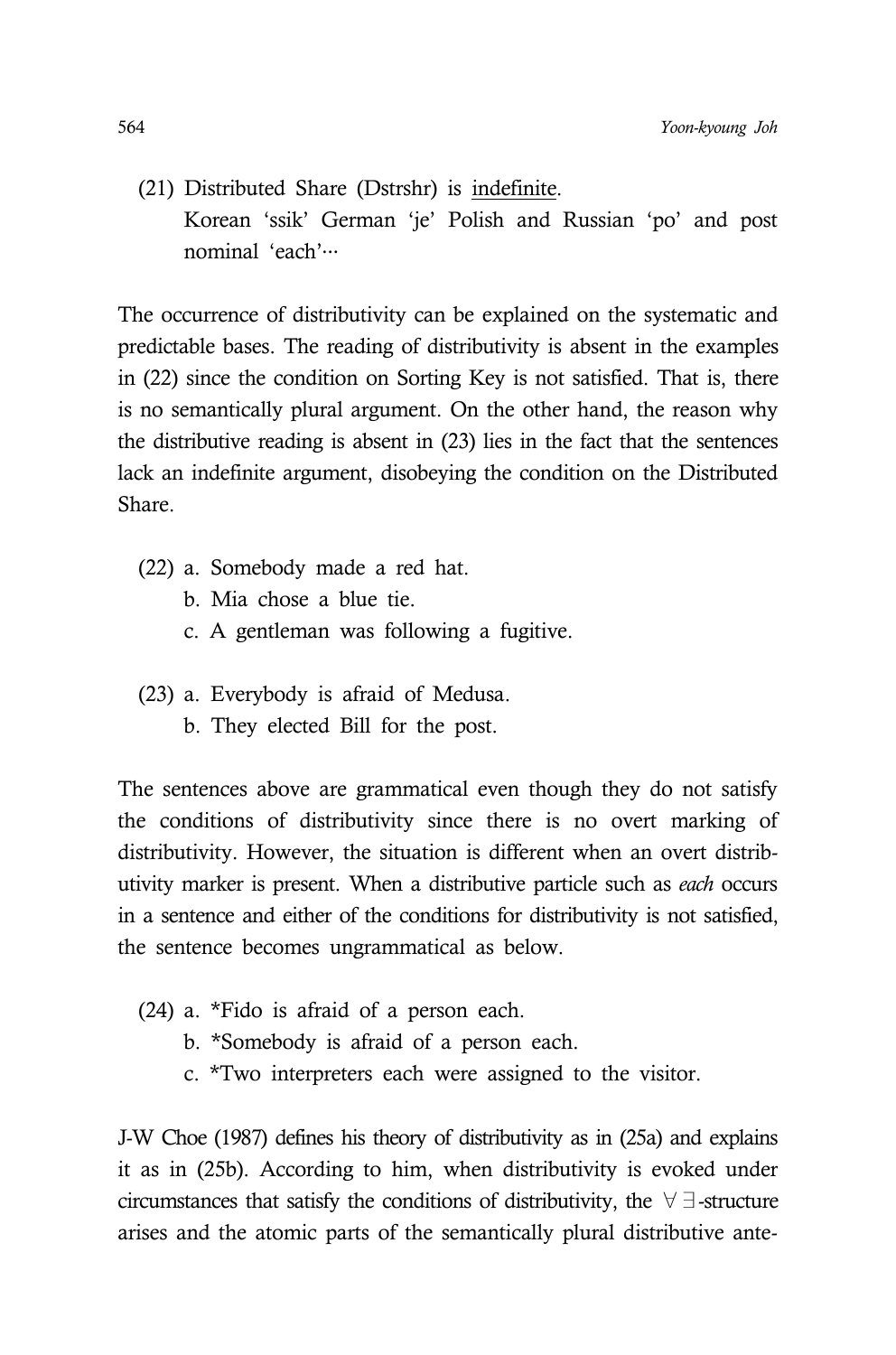cedent distribute over the denotation of the indefinite argument.

- (25) a. Dstr (A, B) =  $\forall$ (a\*A)a∃B(R(a,B)) The i-parts of the denotation of A distribute over the denotation of B.
	- b. If distributivity from *A* to *B* is evoked as Dstr (A, B), it first introduces a universal quantifier for *a,* which is an atomic part of *A*, and then replaces the variable *A* with *a.* At the next step, the distributivity dependency induces an existential quantifier for *B* to the right side of the universal quantifier.

In sum, for the projection of distributivity, we simply need three things: a semantically plural Sorting Key, an indefinite Distributed Share and the two elements being bound in a certain relation within a clause. As long as these simple conditions are satisfied, we can receive a distributive interpretation.

3.2. Three Classes of Middles1)

In the previous section, we have learned that distributivity is evoked if there are three elements: a plural Sorting Key (henceforth, SrtKy) and an indefinite Distributed Share (henceforth, DstrShr) and a clause-bound relation that connects the two arguments. To claim that middle constructions meet the conditions of distributivity, we need to classify middles into three groups.

Group 1 is the most obvious case where distributivity can be sensed most directly. I would like to claim that the middles with a plural subject and an adverb is the default cases. In the examples listed in (26), we can commonly receive the interpretation each of the entities denoted by the subject is in a certain relation with respect to a certain aspect delineated by the adverb. In these examples, the plural subject serves as the SrtKy and the adverbial functions as the DstrShr. The relation is manifested by the main verb.

<sup>1)</sup> The data discussed in this section are from Y-M Sohn (2002).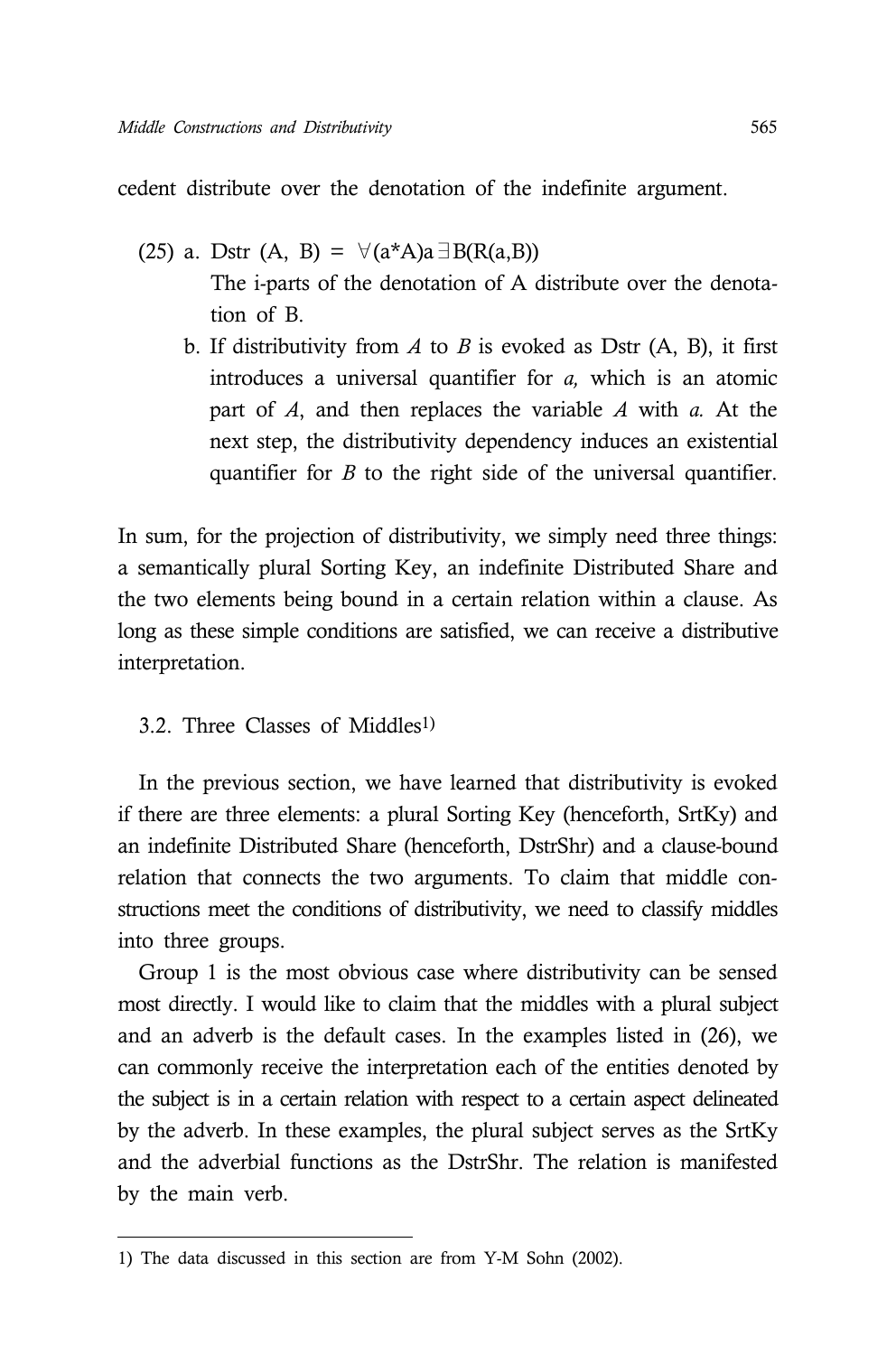- (26) Group 1: Middles with a Plural Subject
	- a. Little children amuse easily.
	- b. Idaho potatoes bake beautifully.
	- c. Copper rods bend easily.
	- d. Crystal vases break easily.
	- e. Tomatoes bruise easily.
	- f. Wool rugs clean well.
	- g. Example sentences construct with difficulty.
	- h. His actions contrast with his promise.
	- i. Cotton clothes dry easily.
	- j. Children's toys assemble with difficulty.
	- k. Cheap basketballs dribble poorly.
	- l. These apples cook well.
	- m. Mistakes erase poorly.

Yet, the majority of middle constructions have the form of the middles belonging to group 2 and the surface structure does not look like it can project distributivity. Yet, if we examine the underlying meaning, in these cases too, we can get the distributivity interpretation, even though the subject in the following examples is grammatically singular. As discussed in the previous section, distributivity requires a plural SrtKy. Yet, as M-O Lee (2001) observes, we can find a recursiveness condition for middle constructions which can boil down to plurality in essence. Thus, I would like to claim that we draw the "each token" reading out of the singular subject when it comes to middle constructions. In other words, the interpretation of (27a) is "each token of this metal anneals easily."

- (27) Group 2: Middles with a Singular Subject
	- a. This metal anneals easily.
	- b. Newsprint binds easily.
	- c. Bubble gum chews more softly.
	- d. Dark paint covers poorly.
	- e. This cup does not crush easily.
	- f. This coat buttons easily.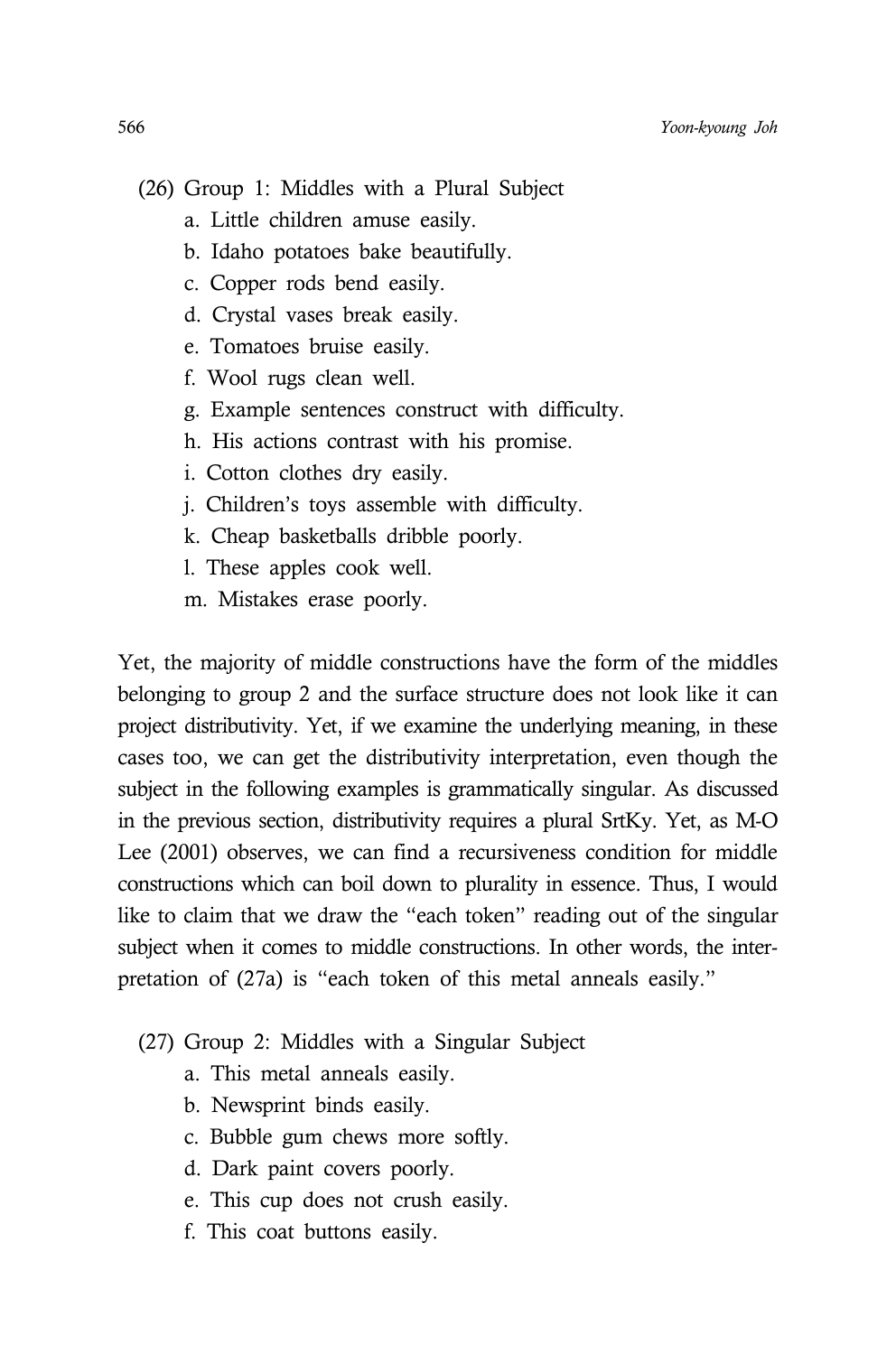- g. This train connects with the express train.
- h. Stale bread cuts easily.
- i. Aluminum dents more easily than steel.
- j. This material drapes like silk.
- k. This skirt fastens on the side.
- l. Love feeds on jealousy.
- m. Glass grinds smooth.
- n. This dress hooks at the front.
- o. This fabric launders nicely.
- p. This door opens easily.

The next group of middles has the structure which seems to lack the DstrShr. Most of middle constructions require an adverb but not all of them. I would like to claim that the middles in (28) are possible since we can have the implicit DstrShr that can be represented by the adverb *really*. Thus, in the following examples, the aspect of being really is distributed over each token or entity of the subject in a certain relation. For instance, in (28b), we get the interpretation that each figure will not add really, while, in (28c) we receive the interpretation that each token of his belt wouldn't buckle really.

- (28) Group 3: Middles without an Adverb
	- a. Riches tend to accumulate.
	- b. The figures will not add.
	- c. His belt wouldn't buckle.
	- d. This pen scratches.
	- e. The door will not shut.

This idea of having the default adverb *really* when there is no overt adverb in middle constructions is from Y-M Sohn (2002) who claims that the examples in (29) implicitly evoke the meaning of *really* even though it is not overtly present. This claim is further supported by M-C Cho (2002) who argues that the underlying meaning of middle constructions is unexpectedness.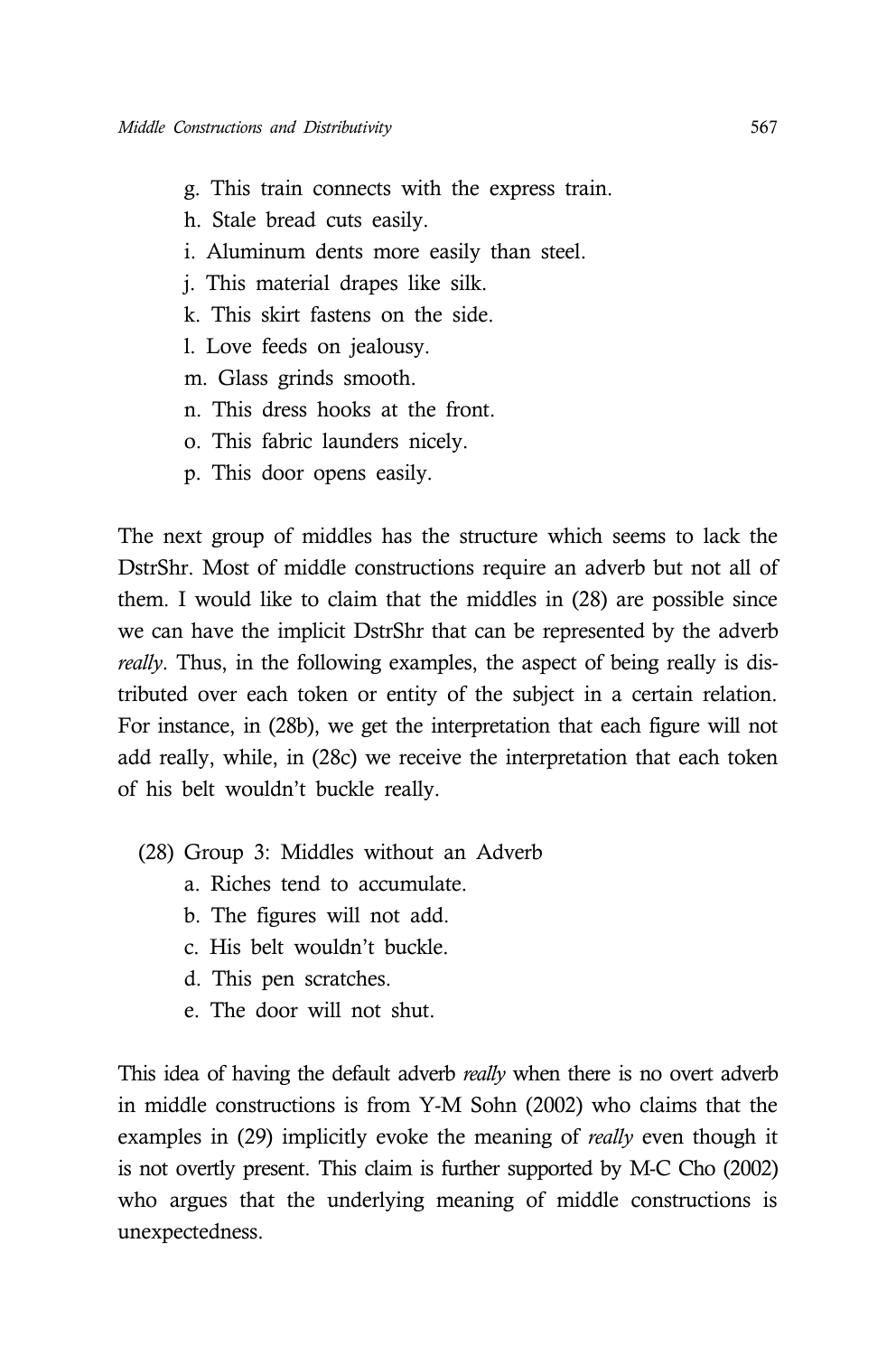- (29) a. Bureaucrats BRIBE.
	- b. The bread DOES cut.

Accoridng to M-C Cho (2002), the middle construction is licensed without an adverb only when the sense of unexpectedness can be perceived. The sentence in (30a) is acceptable without an overt adverb since the default adverb *really* fits into the contextual meaning of the sentence. There are dresses which do not button. However, the sentence in (30b) is unacceptable without an adverb since ordinarily all the books are read.

- (30) a. This dress buttons.
	- b. \*This book reads.

For the middle constructions that can stand without an adverb, we have inserted the implicit adverb *really*. Yet, in terms of M-C Cho (2002), I would like to note that what determines the insertion possibility of the adverb *really* is the sense of unexpectedness residing in the middle construction rather than the possibility of inserting the adverb itself. Only when we can have the sense of unexpectedness, we can provide a covert DstrShr *really*. Thus, the example like (30b) cannot take the covert DstrShr *really* although the insertion might be possible in ordinary English.

## 3.3. Analysis

This section will present compositional analyses of the three groups of middle constructions discussed in the previous section. These analyses will be based on Y-K Joh (2008, 2011). On the basis of J-W Choe (1987), Landman (2000) and Zimmermann (2002), Y-K Joh (2011) has proposed a pluralization operator in (31) with a Cover variable. In the denotation defined in (31), the logical type of the variables *Z* and *P* is <α,t>. The variable Z is the plural set while the variable P is the atomic set. The relation-denoting variable *R* is defined as the semantic type  $\langle e, \langle a, t \rangle \rangle$ . The variable *R* basically incorporates intransitives, transitives, and ditransitives. In cases of intransitives such as the predicates in middle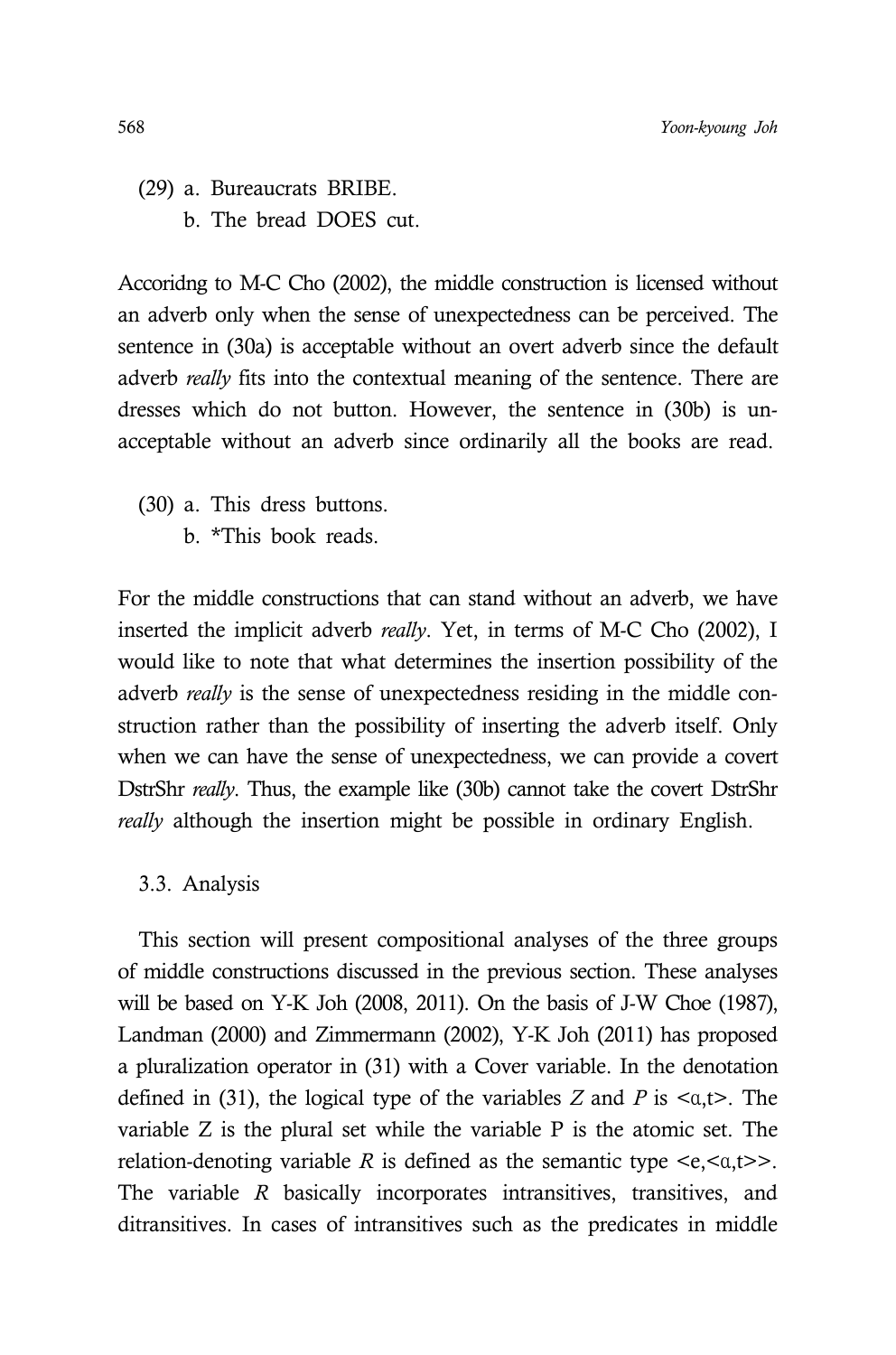constructions, the variable *R* has the type  $\langle e, \langle v, t \rangle \rangle$ .

$$
(31) \; [[*_{ij}]] = \lambda P_{\leq a,t>} \; \forall \; z[z_{\leq b} \in Z_{iCov \leq a,t>} \to \exists x_{\leq a} [P(x) \; \& \; R_{j\leq c,\leq a,t>} (x)(z)]]
$$

In the denotation, there are three variables which reflect the three integral components of distributivity as follows.

- (32) a. The variable *Z* represents the distributive antecedent (SrtKy).
	- b. The variable *P* represents the Distributed Share (DstrShr).
	- c. The variable *R* represents the primary relation between the SrtKy and the DstrShr.

Crucially, the operator in (31) is evoked not only by an overt distributivity marker but also by an implicit distributive particle. Thus, even for the sentences without an overt distributivity marker, the operator can be evoked and generate the distributivity interpretation as long as the conditions for distributivity are met. Last but not least, the pluralization operator in (31) has the Cover variable which sorts out the contextual information. What this means is that, when the Cover is filled with an ill-fitting value, the distributive reading can allow for exceptional cases, reducing the universal quantificational force.

The type  $\langle \alpha \rangle$  above captures the structural parallelism between the nominal domain and the verbal domain in the respect that it can be either type  $\leq e$  or type  $\leq v$ . This liberated type mechanism is in order since we will allow the indefinite argument to be an eventive adverbial just like the Korean example below.

(32) Haksayng-tul-i ppalli-tul wa-ss-ta. Student-IPM quickly-EPM come-Pst-Dec. 'The students came quickly.'

In addition to the pluralization operator in (31), Joh (2008) adopts Bittner's (1994)  $\lambda$ -abstraction rule in (33) for compositionality. The reason why Bittner's rule is employed instead of a more standard rule is that the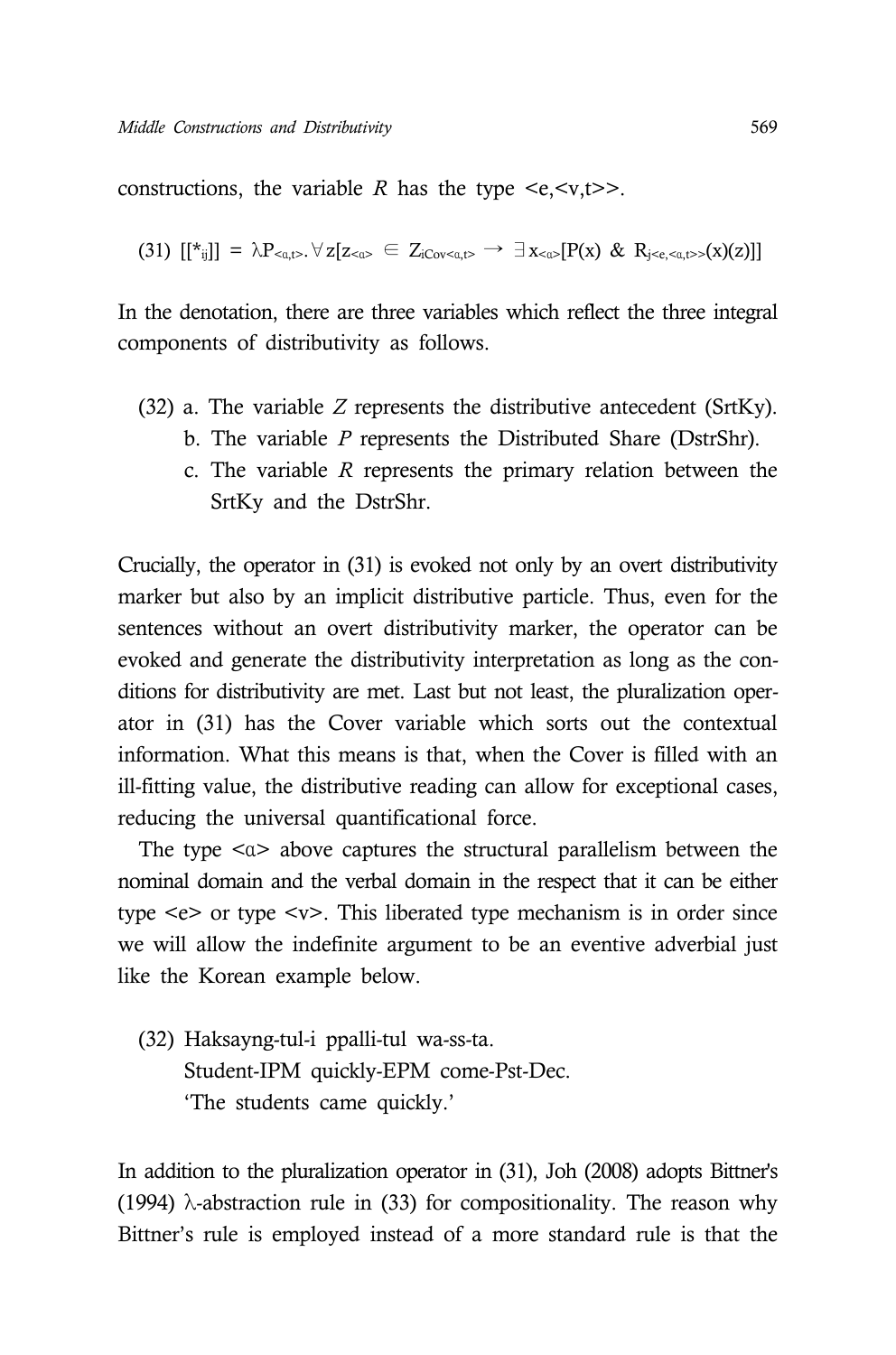distributivity to be explained is the distance-distributivity.

(33) Let α have a translation [[α]] and let the index 'i' be the index of either α or a sister of α, and let [[α]] contain a variable u with index 'i.' Then  $\lambda u_i$ .[[α]] is a translation of α.

Equipped with the devices above, developing Zimmermann (2002), Y-K Joh (2008) illustrates how the distributivity sense of the sentence in (34) can be generated. First, the distributivity marker *each* induces the pluralization operator that first applies to the DstrShr. Yet, the DstrShr *two wheels* in (35) should be remedied before the pluralization operator applies to it since the DstrShr is plural in itself. Since the operator in (31) is a pluralization operator, it cannot apply to a plural element itself. By definition, a pluralization operator is unable to pluralize an already plural object. Thus, when the DstrShr is apparently plural, a group-forming operation must take place first to shift it into an atomic group. Then the lambda-abstraction rule defined above enables the variable *R* to be the next candidate of function application and to be filled with the co-indexed relation-denoting main verb *have*. Finally, the lambda-abstraction rule above takes place again to factor in the SrtKy variable Z, which is filled with the value of the plural noun phrase *bicycles*.

(34) Bicycles have two wheels each.

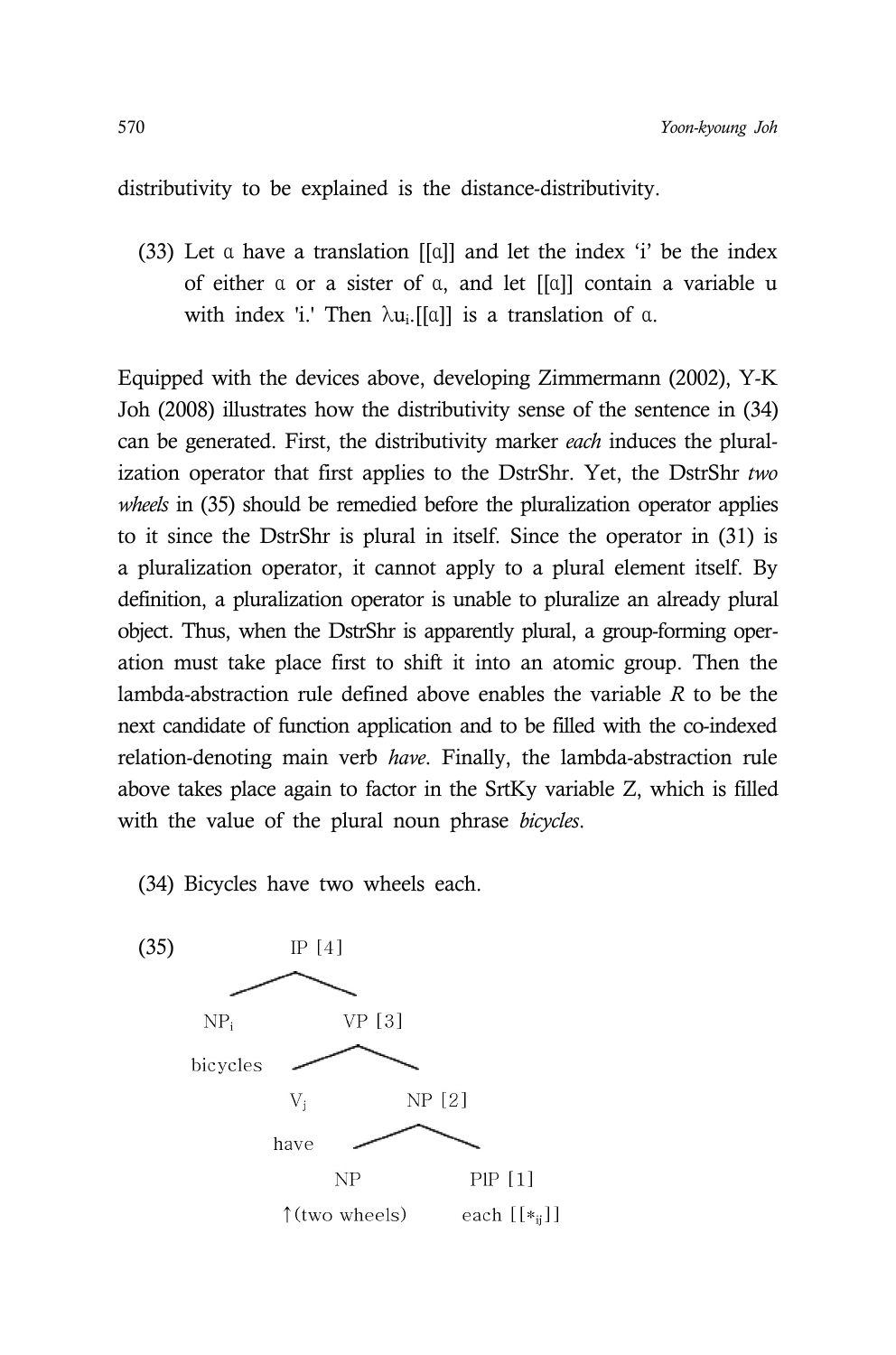$[[1]] = \lambda P. \forall z [z \in Z_{iCov} \rightarrow \exists x [P(x) \& R_i(x)(z)]]$  $[2]$ ] =  $\forall z[z \in Z_{icov} \rightarrow \exists x[\uparrow$  (two wheels) (x) & R<sub>i</sub> (x)(z)]] <Function Application>  $[[2]] = \lambda R_i. \forall z[z \in Z_{icov} \rightarrow \exists x[\uparrow (two wheels) (x) \& R_i (x)(z)]]$ <λ-abstraction>  $[3]$ ] =  $\forall z[z \in Z_{iCov} \rightarrow \exists x$ [ (two wheels) (x) & have (z, x)]] <Function Application>  $[3]$ ] =  $\lambda Z_i$ .  $\forall z[z \in Z_{iCov} \rightarrow \exists x$  (two wheels) (x) & have (z, x)]] <λ-abstraction>  $[4]$ ] =  $\forall$ z[z∈[[bicycles]]<sub>Cov</sub>  $\rightarrow \exists$ x[↑(two wheels)(x) & have (z, x)]] <Function Application>

First, we can apply the simple mechanism for distributivity illustrated above to the middle construction belonging to Group 1. The plural subject serves as the SrtKy and the adverbial functions as the DstrShr. The value of the variable *R* is filled with the main verb. This is the default case of the middle construction since the sentence itself comprises three essential components of distributivity the most naturally.

(36) Little children amuse easily.

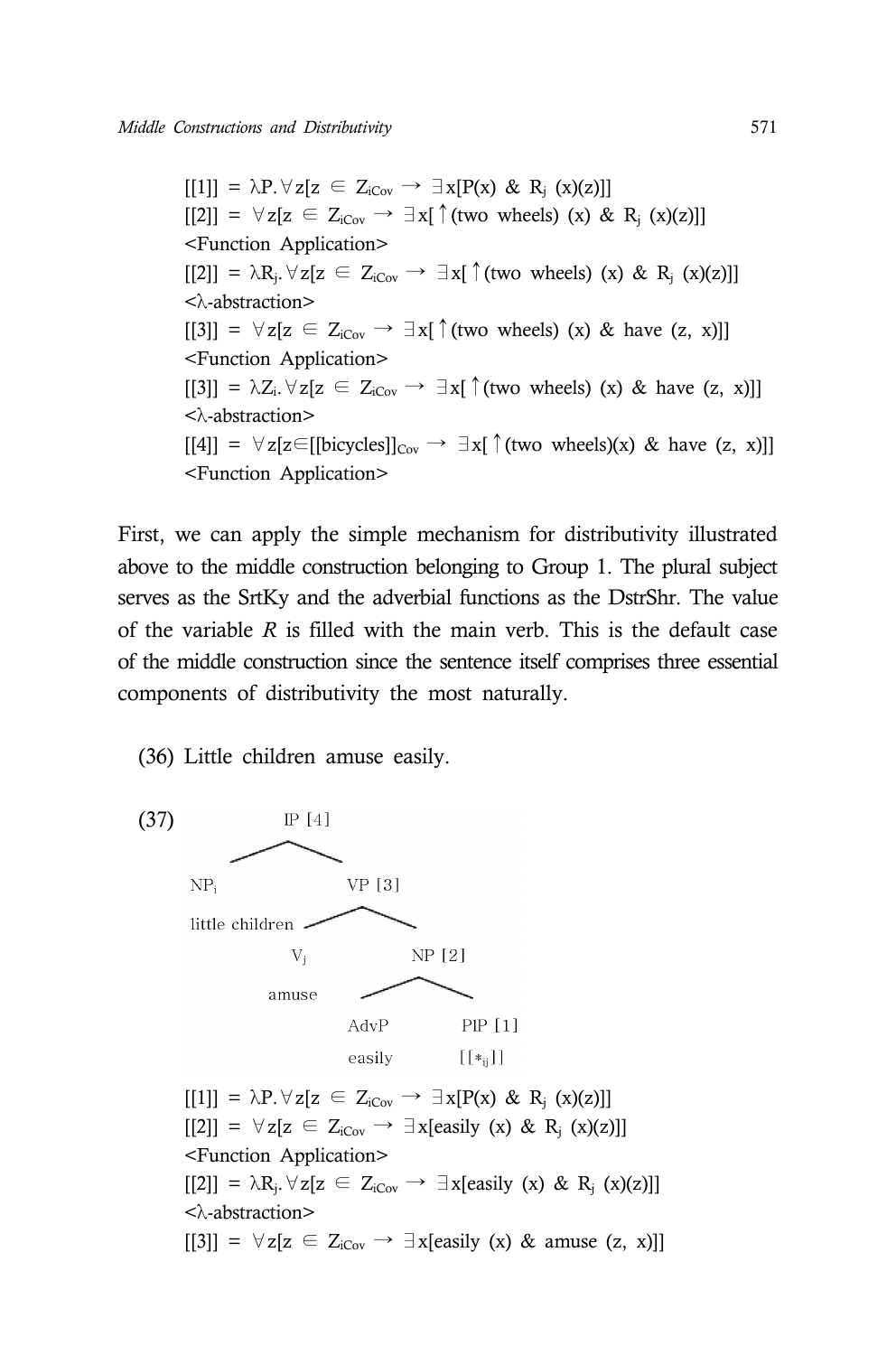<Function Application>  $[[3]] = \lambda Z_i. \forall z[z \in Z_{iCov} \rightarrow \exists x[easily (x) \& amuse (z, x)]]$ <λ-abstraction>  $[14]$  =  $\forall z[z \in [[\text{little children}]]_{\text{Cov}} \rightarrow \exists x[\text{easily (x) & amuse (z, x)]]}]$ <Function Application>

For the middle constructions with a grammatically singular subject, we need to make one small change. We do not extract an atomic entity out of the plural SrtKy but we do extract each token out of a singular SrtKy. The operation  $\epsilon_{\text{token}}$  in the semantic derivation illustrated in (39) is responsible for this token-extracting operation out of the grammatically singular but semantically plural SrtKy. Other than that, the same mechanism applied to the middle constructions with a plural subject can explain cases such as (38).

(38) This metal anneals easily.

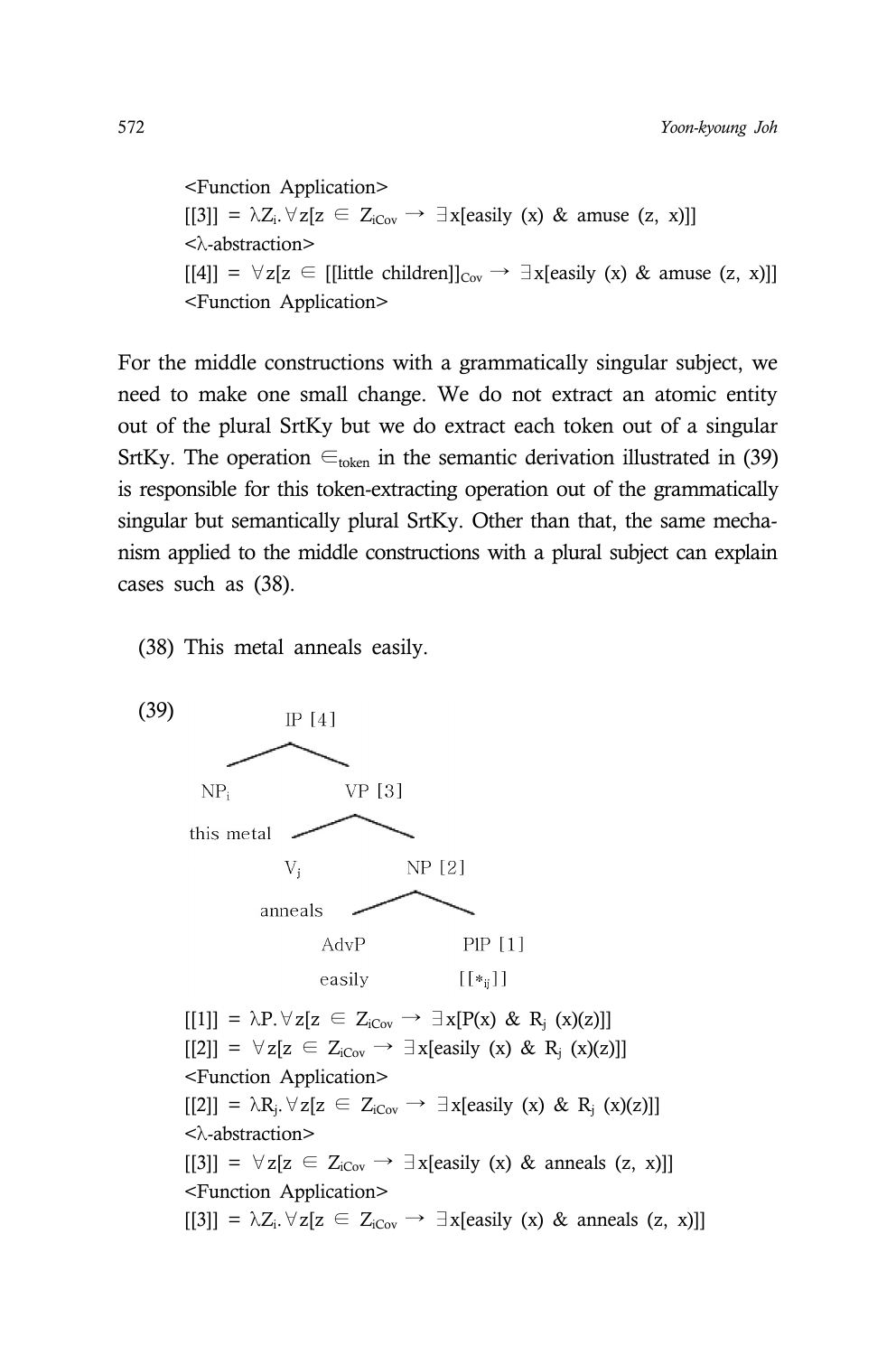<λ-abstraction>  $[[4]] = \forall z[z \in_{\text{token}} [[\text{this metal}]]_{\text{Cov}} \rightarrow \exists x[\text{easily (x) & \text{anneals (z, x)}]]$ <Function Application>

For the middle construction belonging to Group 3 such as (40), we can present the analysis in (41). Nothing particular is going on, compared to the previous analyses for other groups of middles. The only change made is that the DstrShr *really* is covertly evoked on the basis of the sense of unexpectedness.

(40) This pen scratches (really).



At this point, let me have some remarks on a characteristic of middle constructions. With the examples in (42) and (43), Y-M Sohn (2003) dis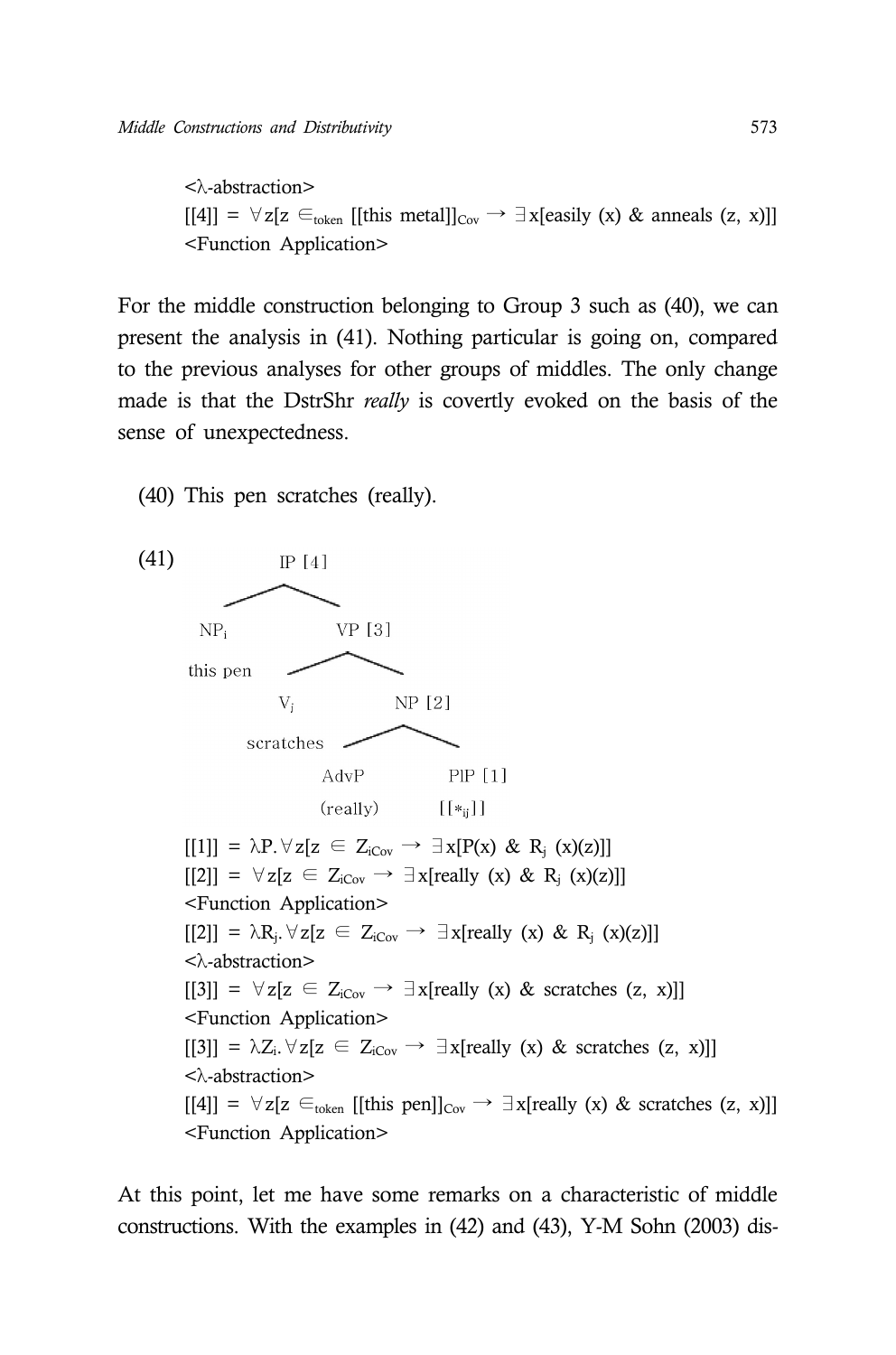cusses the modality property of middles while Fagan (1992) describes the same reading as a capacity reading of middles with the examples in (44) and (45). In my opinion, the more accurate term is the modality reading of the middle construction, not the capacity reading, since the following examples do not necessarily tell us the capacity of the door, the wood or the book. Yet, as they commonly observe, middle constructions are often added with the meaning of the auxiliary *can*. I argue that this reading is originated from the Cover variable accompanied by the pluralization operator above. The variable allows an ill-fitting cover to lessen the strength of the sentence, embracing some exceptional cases, and thus the modality reading can be perceived.

- (42) a. This wood splits easily. b. This wood can be split easily.
- (43) a. This door opens easily. b. This door can be opened easily.
- (44) a. This book reads easily. b. This book can be read easily.
- (45) a. This caddy adjusts from 6 feet to 8 feet... b. This caddy can be adjusted from 6 feet to 8 feet...

Carlson and Pelletier (1995) sense the genericity reading out of English middle constructions. Yet, I would like to explain the genericity reading in the same line as the modality reading. Both genericity and modality readings suggest that somehow the plural reading in middle constructions has the reduced universal quantificational force. In my analysis, the reduction can be explained by the Cover variable accompanied by the pluralization operator since the Cover variable can be filled with an ill-fitting cover that allows exceptions that reduce the universal quantificational force.

Lastly, let me discuss the biggest advantage of this paper. The analysis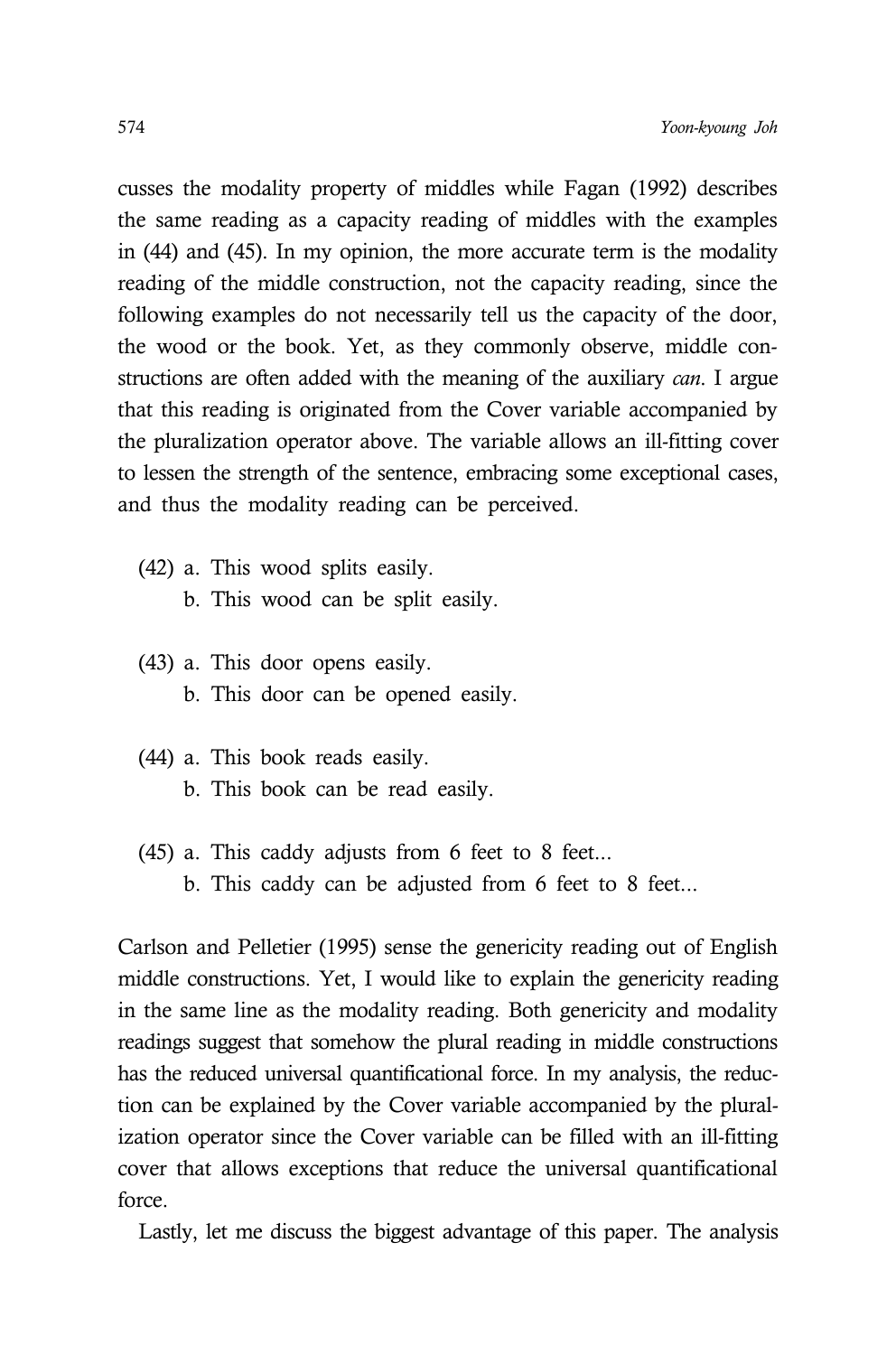of this paper can explain the reason why middle constructions require adverbs most of the time even though adverbs are usually considered as adjuncts. The reason is simple under my analysis: the adverb must be present since it is one of the core arguments that projects distributivity. The distributivity interpretation can be complete when there is an indefinite argument and in middle constructions an overt adverb or a covert adverb expressing unexpectedness must serve as an indefinite argument. The argument-like characteristic of the adverb in middle constructions has been the fact that previous studies could not explain properly. Yet, the current study addresses it most naturally by capturing the fact that middles are constructions of distributivity. In middle constructions, an overt adverb or an implicit adverb of unexpectedness is necessary as one of the co-arguments for distributivity.

# 4. Conclusion

This paper has proposed a new perspective on middle constructions, claiming that middle constructions can be viewed as distributivity constructions. As J-W Choe (1987) claims, distributivity is a construction that is projected as long as a semantically plural argument and an indefinite argument are in the same sentence under a certain relation. I claim that middle constructions can satisfy these conditions.

In arguing so, this paper needed to classify middle constructions into three groups. The middle construction with a plural subject and an adverb is the default case while the middle construction with a singular subject and an adverb is the extended case of the middle construction even though the latter case constitutes the majority of middle constructions. Especially, for the second group of middle constructions, this paper has claimed that we can extract a token reading out of a grammatically singular but semantically plural subject. The middle construction without an overt adverb inserts the default adverb *really*, under the condition that the construction expresses unexpectedness.

This claim can naturally explain why most middle constructions require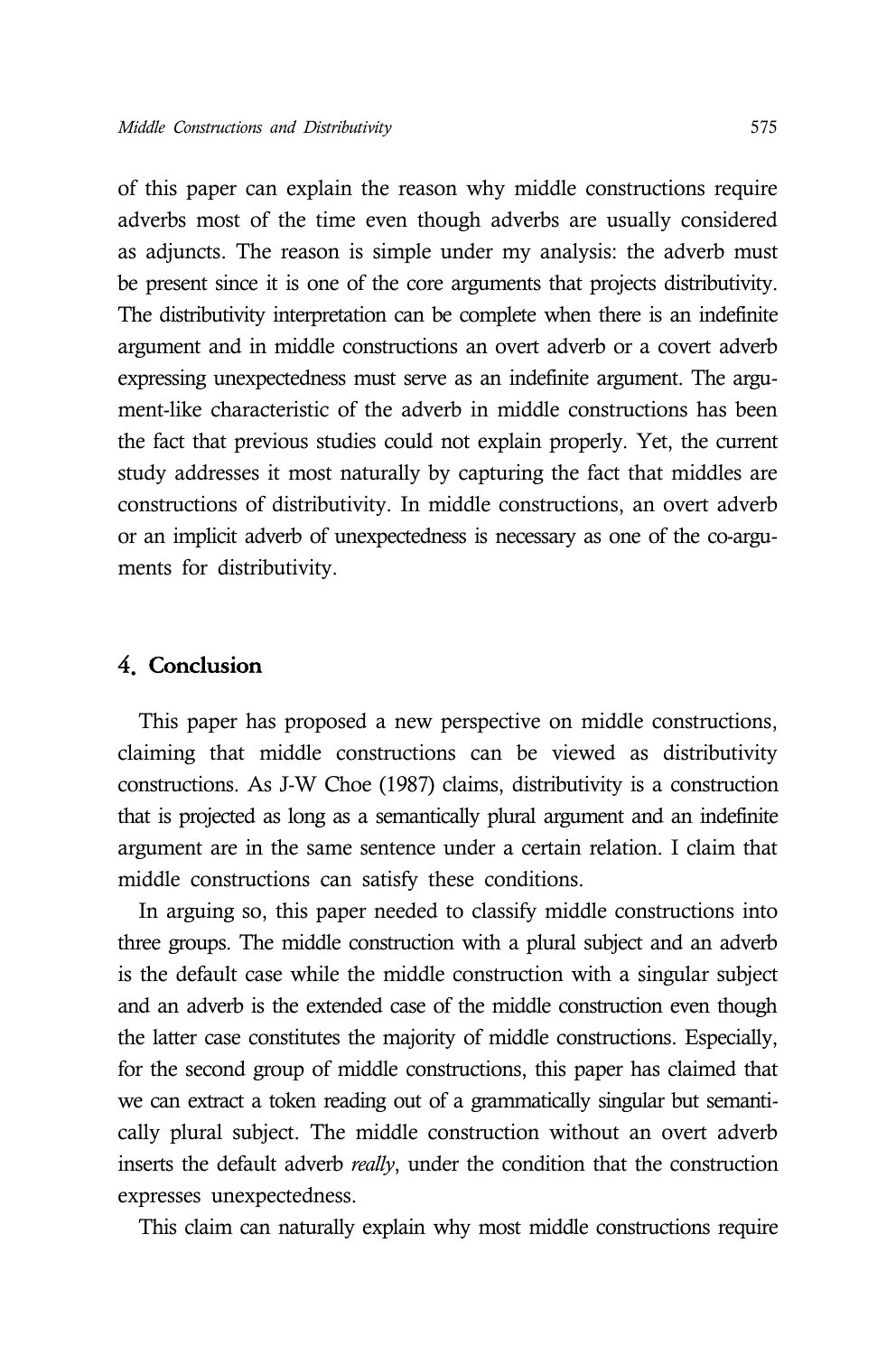adverbial modification. The adverb in middles functions as the DstrShr which is the essential component of distributivity. The middle construction can occur without an adverb only when the context provides an implicit adverb *really* under the notion of unexpectedness. This paper has also explained why middle constructions often have the modality interpretation or the genericity interpretation by the fact that the pluralization operator that evokes distributivity carries a Cover variable which can lessen the strength of the universal quantificational force that the operator induces.

## References

- Bittner, Maria. (1994). Cross-linguistic Semantics. *Linguistics and Philosophy* 17, 53-108.
- Carlson. Gregory. and Francis. Pelletier. (1995). *The Generic Book*. Chicago: The University of Chicago Press.
- Carrier, Jill and Janet Randall. (1992). The Argument Structure and Syntactic Structure of Resultatives. *Linguistic Inquiry* 23, 173-234.
- Cho, Moon Cheon. (2002). *A Semantic Approach to English Middle Construction*. Master's Thesis. Chosun University.
- Choe, Jae Woong. (1987). *Anti-quantifiers and A Theory of Distributivity*. Ph.D. Dissertation. University of Massachusetts.
- Chung, Tagoo. (1995a). A Semantic Condition on English Middles: A Causative Approach. *Korean Journal of Linguistics* 20, 271-288.
- Chung, Tagoo. (1995b). English Middle Constructions: Movement vs. Lexical Approach. *Phoenix* 33, 297-312.
- Chung, Tagoo. (1996). On English Middle Formation. *Studies in Generative Grammar* 6, 281-317.
- Chung, Tagoo. (2001). *Argument Structure and English Syntax*. Seoul: Hankuk Publishing Company.
- Fagan, Sarah. (1988). The English Middle. *Linguistic Inquiry* 19, 181-203.
- Fagan, Sarah. (1992). *The Syntax and Semantics of Middle Constructions: A Study with Special Reference to German*. Cambridge: Cambridge University Press.
- Fellbaum, Christiane. (1986). On the Middle Construction in English. Bloomington: Indiana University Linguistics Club.
- Joh, Yoon-kyoung. (2008). *Plurality and Distributivity.* Doctoral Dissertation. University of Pennsylvania.